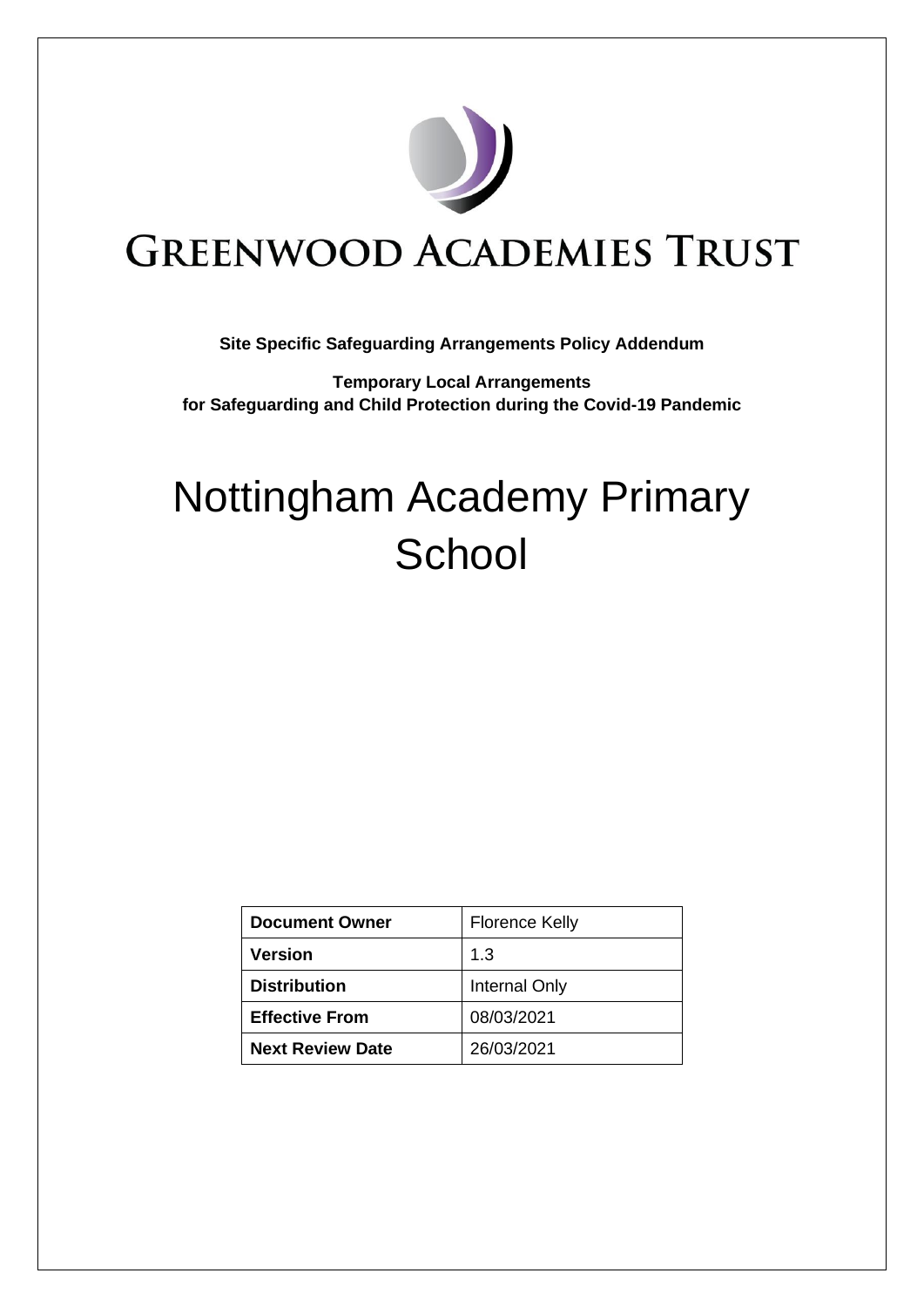# **Introduction**

This document sets out the arrangements for Safeguarding and Child Protection during the return of children to education within our Academies during the Covid-19 outbreak.

Greenwood Academies Trust is committed to Safeguarding and encourages a strong culture of vigilance in this area.

This document forms part of the integrated safeguarding portfolio and should be read alongside:

- Greenwood Academies Trust: Trust Safeguarding Policy;
- Greenwood Academies Trust: Managing Allegations Against Adults Working within the Trust Policy;
- DfE Keeping Children Safe in Education September 2020 (as amended Jan 2021);
- Working Together to Safeguard Children July 2018
- Local arrangements for managing allegations issued through the relevant LSP;
- The Children Act 1989 and 2004;
- The Children and Social Work Act 2017
- The Education Act 2002
- Greenwood Academies Trust Covid-19 Revised Operating Procedure
- Safeguarding Considerations during Lockdown Period January 2021

For the purpose of this document the following terminology should be considered:

**Safeguarding** and promoting the welfare of children refers to the process of protecting children from maltreatment, preventing the impairment of health or development, ensuring that children grow up in circumstances consistent with the provision of safe and effective care and taking action to enable all children to have the best outcomes.

**Child protection** refers to the processes undertaken to protect children who have been identified as suffering, or being at risk of suffering significant harm.

**Staff** refers to all those working for or on behalf of the Academy, full time or part time, temporary or permanent, in either a paid or voluntary capacity. For clarity this includes all contractors / providers in the Academy.

**Senior Leader** refers to one of the designated senior leaders supervising the provision.

**Designated Safeguarding Lead** refers to the Designated Safeguarding Lead from the Academy the child would normally attend.

**Child** includes everyone under the age of 18.

**Parent** refers to birth parents and other adults who are in a parenting role, for example stepparents, foster carers and adoptive parents.

This document does not serve to provide specific details of the signs and symptoms of safeguarding, its function is to document the arrangements for managing safeguarding procedures during this national emergency.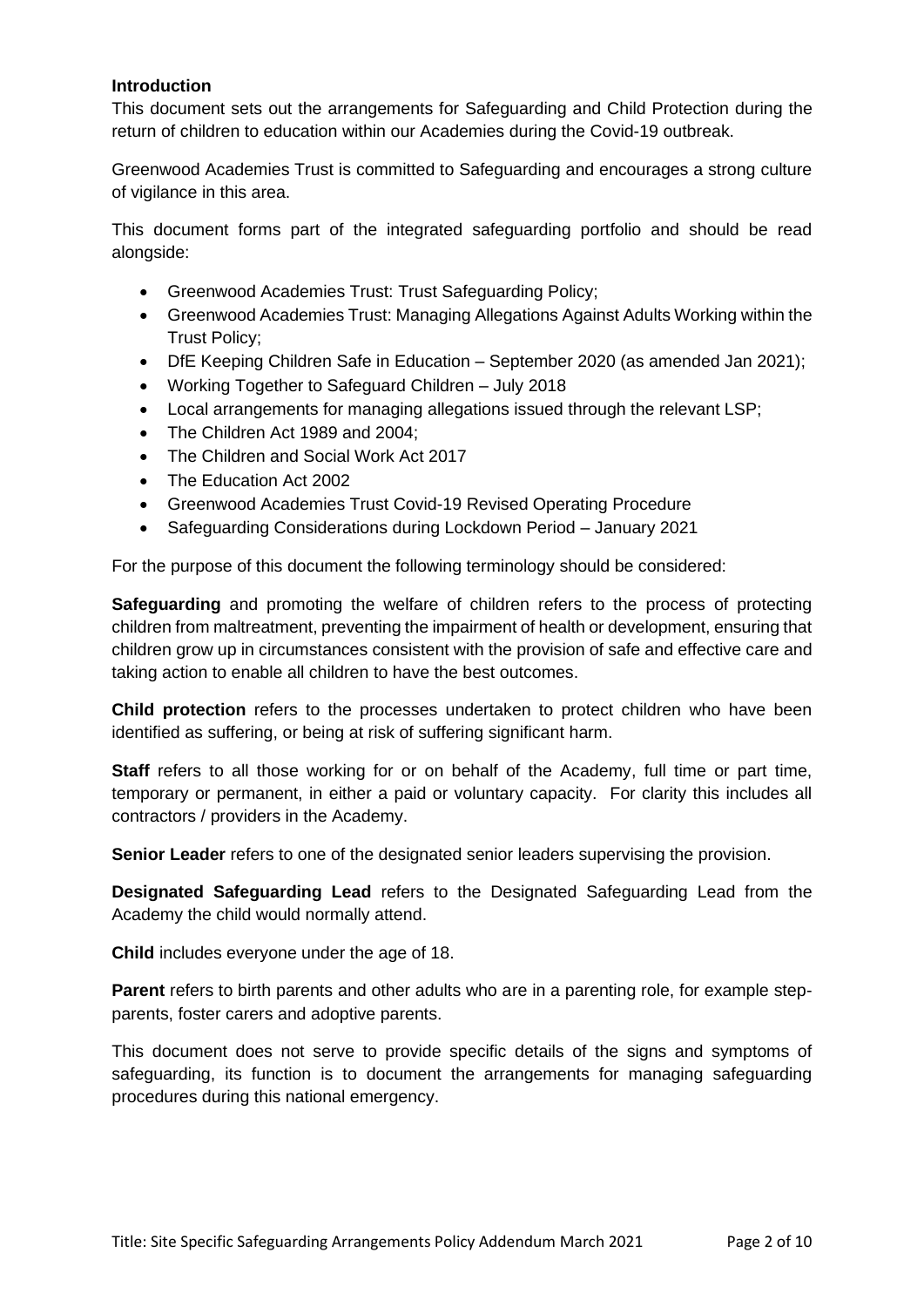# **Context**

On Monday 22nd February 2021, The Prime Minister announced the government's roadmap to cautiously ease lockdown restrictions in England. This included a direction that from  $8<sup>th</sup>$ March 2021, all pupils should attend school.

Nottingham Academy will continue to have regard to the statutory safeguarding guidance keeping children safe in education (as amended, Jan 2021).<sup>1</sup>

We will ensure that where we care for children on site, we have appropriate support in place for them.

We will take advice and work with the local safeguarding partners.

We will refer to the Government guidance for education and childcare settings on how to implement social distancing and continue to follow the advice from Public Health England on handwashing and other measures to limit the risk of spread of coronavirus.

## **Vulnerable Children**

Vulnerable children and young people include those who:

- Are assessed as being in need under Section 17 of the Children Act 1989, including children and young people who have a Child in Need Plan, a Child Protection Plan or who are a Looked After Child;
- Have an Education, Health and Care Plan (EHCP);
- Have been identified as otherwise vulnerable by educational providers or local authorities (including Children's Social Care Services) and who therefore could benefit from continued full time attendance, this might include:
	- $\circ$  Children and young people on the edge of receiving support from Children's Social Care Services or in the process of being referred to Children's Services
	- o Adopted children or children on a Special Guardianship Order (SGO)
	- o Those at risk of becoming NEET (not in employment, education or training)
	- o Those living in temporary accommodation
	- o Those who are young carers
	- $\circ$  Those who may have difficulty engaging with remote education at home (for example due to a lack of devices or quiet spaces to study)
	- o Care Leavers

1

 $\circ$  Others at the provider and local authority's discretion including students who need to attend to receive support or manage risks to their mental health

[https://assets.publishing.service.gov.uk/government/uploads/system/uploads/attachment\\_data/file/954314/](https://assets.publishing.service.gov.uk/government/uploads/system/uploads/attachment_data/file/954314/Keeping_children_safe_in_education_2020_-_Update_-_January_2021.pdf) Keeping children\_safe\_in\_education\_2020\_-\_Update\_-\_January\_2021.pdf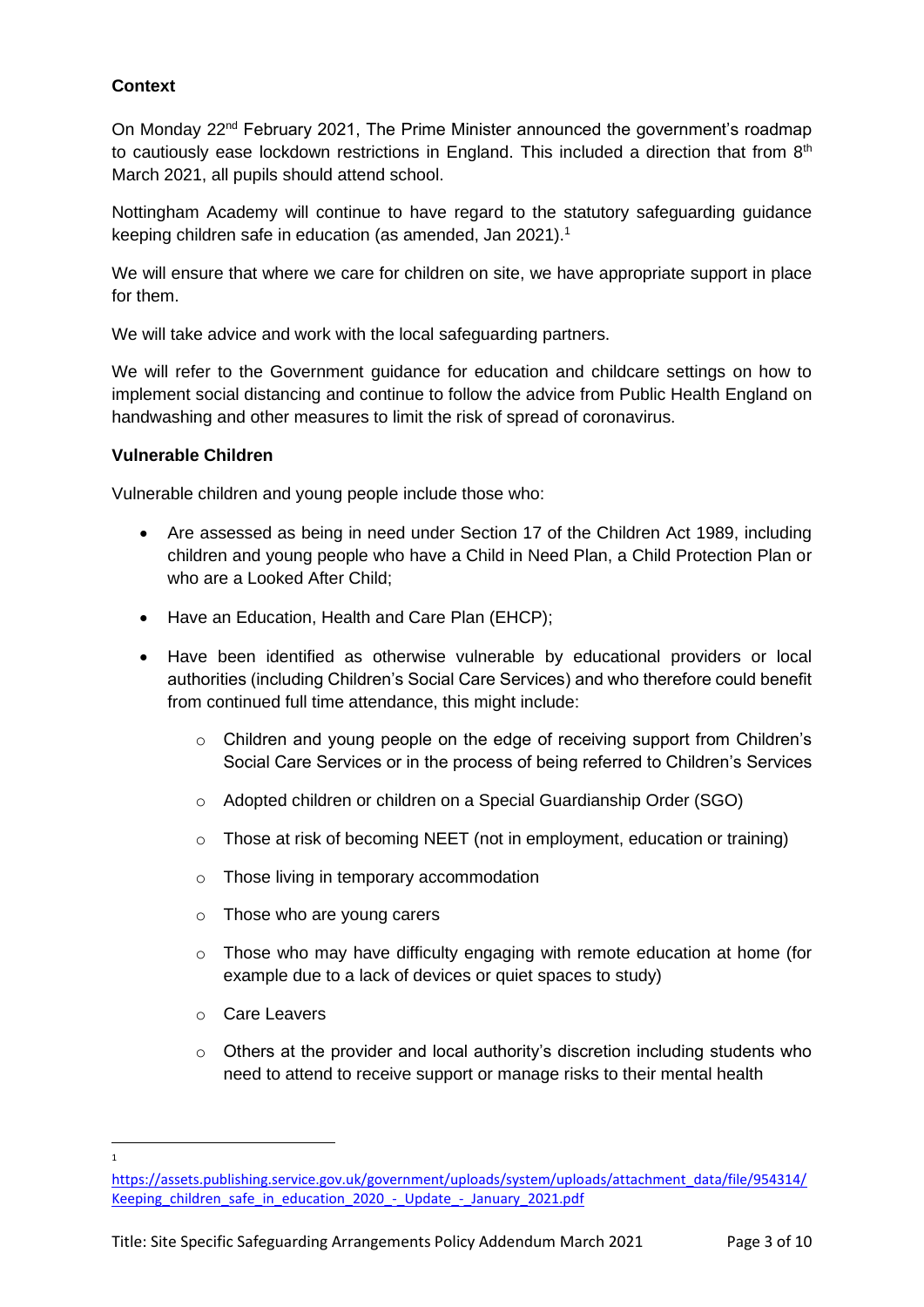Eligibility for free school meals in and of itself is not a determining factor in assessing vulnerability.

Nottingham Academy will continue to work with and support children's social workers to help protect vulnerable children. This includes working with and supporting children's social workers and the local authority virtual school head for looked-after and previously looked-after children.

In circumstances where a parent is hesitant about or does not want to bring their child to an education setting, and their child is considered vulnerable, the social worker and Nottingham Academy will explore the reasons for this directly with the parent.

Where parents are concerned about the risk of the child contracting COVID19, Nottingham Academy or the social worker will talk through these anxieties with the parent/carer following the advice set out by Public Health England.

Nottingham Academy will encourage all pupils to attend school.

Senior Leaders, Designated Safeguarding Leads and Deputy Safeguarding Leads know who our most vulnerable children are.

## **Key Staff and Contacts**

**Academy Key Contacts – Remain as per the full Academy Local Safeguarding Arrangements Policy**

| <b>Name and Contact Details</b>                       | Role       |
|-------------------------------------------------------|------------|
| Jo French                                             |            |
| jfrench@nottinghamacademy.org                         | <b>DSL</b> |
| Penny Theodosiou<br>ptheodosiou@nottinghamacademy.org | Deputy DSL |
| Flo Kelly<br>fkelly@nottinghamacademy.org             | Deputy DSL |
| Sidra Hussain<br>shussain@nottinghamcademy.org        | Deputy DSL |

### **Other Useful Contacts**

| <b>Agency / Contact</b>                                                              | <b>Contact Details</b>                               |
|--------------------------------------------------------------------------------------|------------------------------------------------------|
| Safeguarding Helpline<br><b>Greenwood Academies Trust</b>                            | 0115 748 3262<br>safeguarding@greenwoodacademies.org |
| Mike Hamlin – Chair of Trustees / Safeguarding<br>Trustee. Greenwood Academies Trust | 0115 748 3262<br>admin@greenwoodacademies.org        |
| <b>Children and Families Direct</b>                                                  | 0115 8764800                                         |
|                                                                                      |                                                      |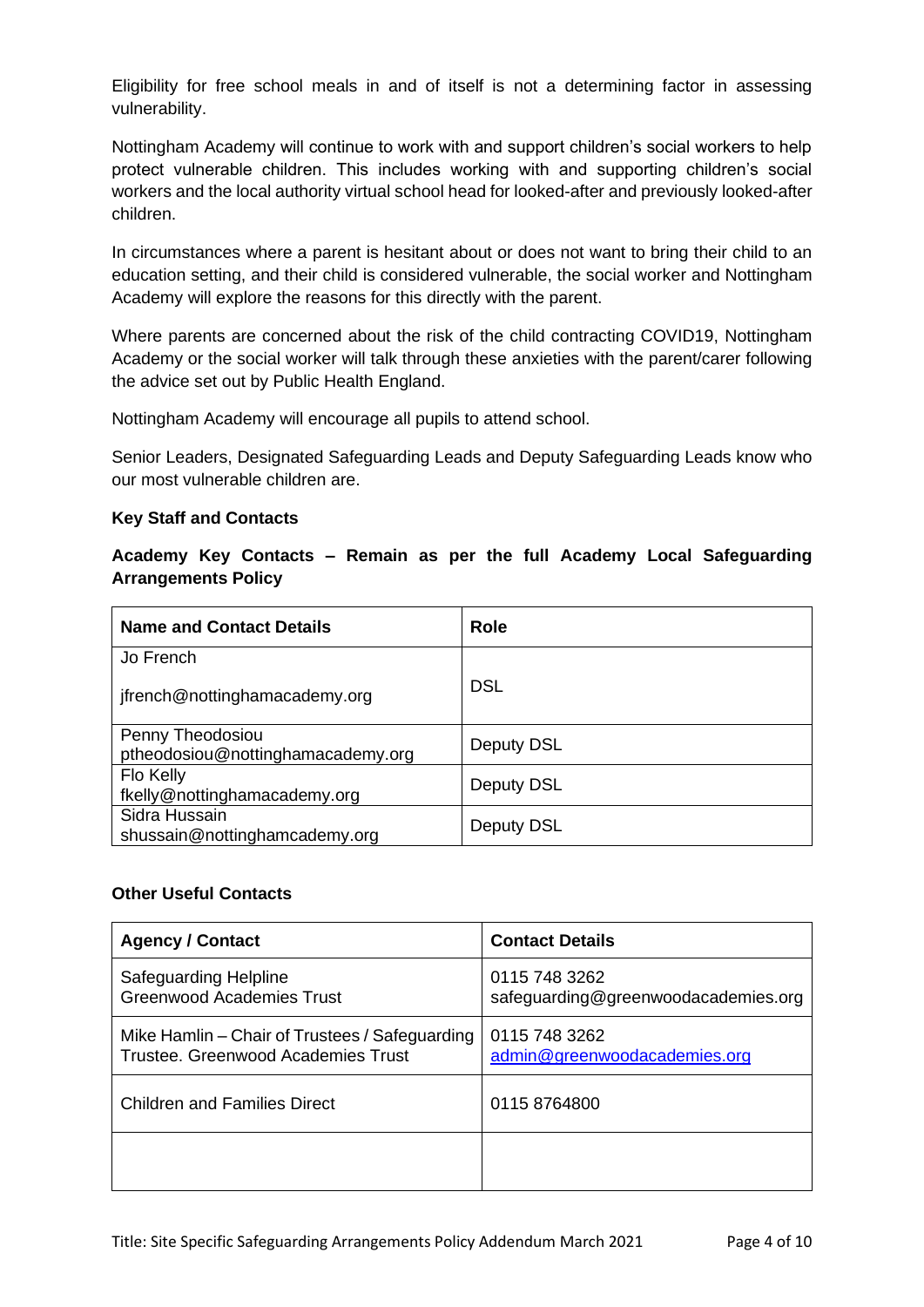| Lisa Hurst-LADO                  | 0115 8762042  |
|----------------------------------|---------------|
| Child Line                       | 0800 1111     |
| <b>NSPCC Information Service</b> | 0808 800 5000 |
| NSPCC Whistleblowing Advice Line | 0800 028 0285 |

# **Safeguarding Responsibilities**

This document recognises that staff will be working with children that they do not normally support in their normal duties.

**All Staff** supporting students returning to the school environment are responsible for ensuring the safety and wellbeing of children accessing it. They have a duty to recognise any concerns and respond to them in line with the steps outlined in this document.

**Senior Leaders** must ensure that the site is operated safely as per the Covid-19 Revised Operating Procedures and that the culture of safeguarding remains high as per current Site Specific Safeguarding Arrangements documents. They must ensure that all relevant Risk Assessment documents and any concerns identified are shared in a timely manner with the Designated Safeguarding Lead and other relevant staff.

**The Designated Safeguarding Lead (DSL)** will remain responsible for all pupil cases in line with current arrangements. Whilst they do not need to be on-site they (or their named deputy) **must** be contactable at all times the provision is operational. Where a trained DSL (or Deputy) is not on site and is providing support remotely, a member of the Senior Leadership Team will assume responsibility for co-ordinating safeguarding on-site alongside the DSL (or Deputy).

The Designated Safeguarding Lead must continue to work within the framework outlined by their Local Safeguarding Children Partnership and continue to work as far is as reasonable in all multi-agency processes. They must also ensure that they stay up to date with Trust, Local and National Government Guidance.

Nottingham Academy children. The Designated Safeguarding Lead should ensure continued communication with multi-agency partners as appropriate in a timely manner.

Nottingham Academy will encourage vulnerable children and young people to attend school, remotely if required.

# **Attendance Monitoring (to be read alongside Trust Education Team Attendance Guidance notes)**

We expect all pupils to attend school.

Parents or carers are expected to contact the school on the first day of the illness and inform us of the reason for absence so that the correct attendance codes can be used in every case of absence. We expect parents or carers to make contact to make us aware of the status of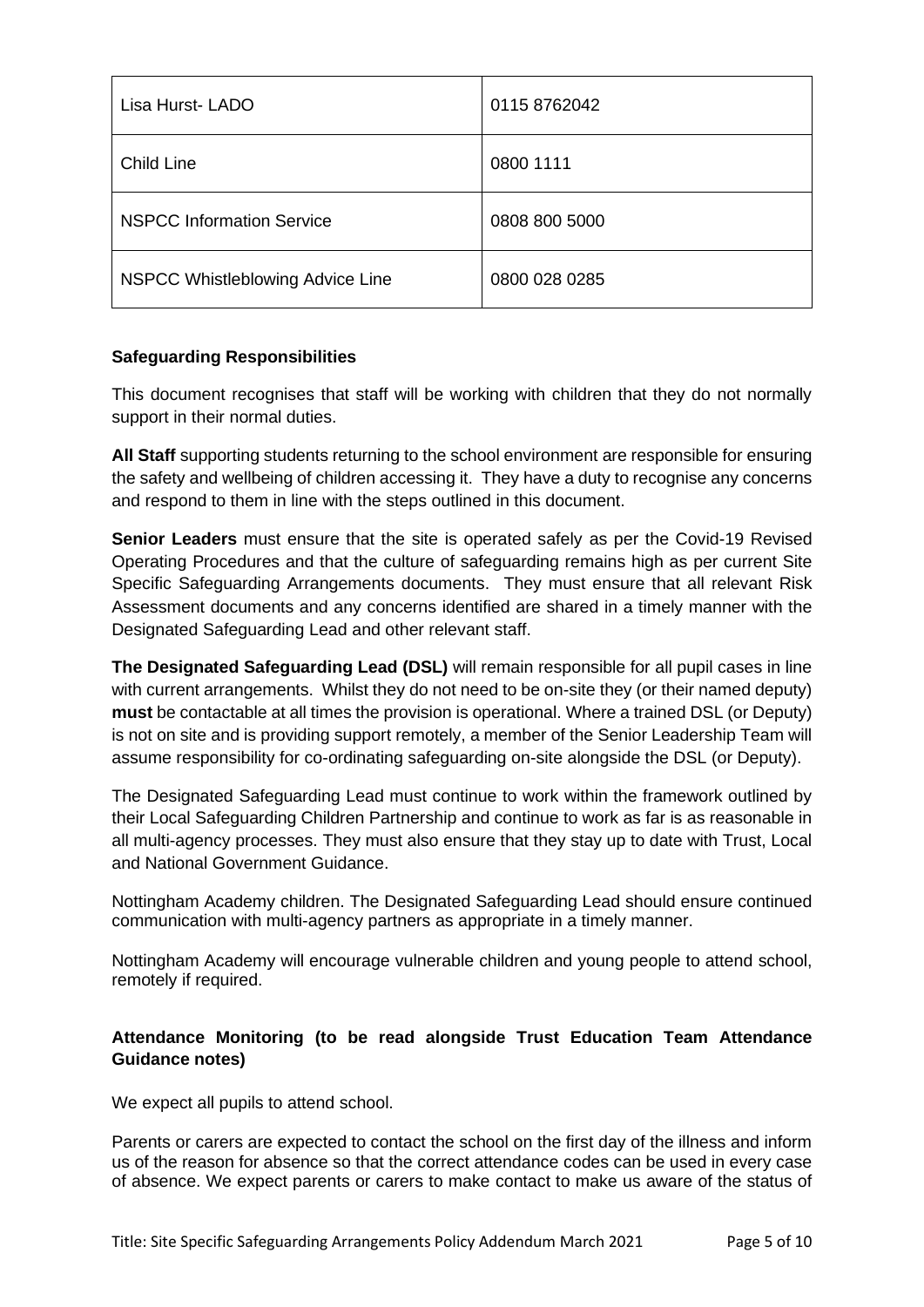any COVID-19 tests that have become necessary and to update the school on the welfare of the pupil.

From 8th March 2021, we will record attendance in accordance with the Education (Pupil Registration) (England) Regulations 2006 (as amended)<sup>2</sup> for all pupils.

A small number of pupils will still be unable to attend in line with public health advice to selfisolate because they:

- have symptoms or have had a positive test result
- live with someone who has symptoms or has tested positive and are a household contact
- are a close contact of someone who has coronavirus (COVID-19)

The advice for pupils who have been confirmed as clinically extremely vulnerable is to shield and stay at home as much as possible until further notice. They are advised not to attend school while shielding advice applies nationally.

For children self-isolating or quarantining or shielding – we will use code X.

In compliance with the Remote Education, Temporary Continuity Direction<sup>3</sup> we will provide remote education to pupils who are unable to attend school because they are complying with government guidance or legislation around coronavirus (COVID-19).

Also, we will offer pastoral support to pupils who are:

- self-isolating
- shielding
- vulnerable (and off-school)

The Department for Education expects schools to grant applications for leave in exceptional circumstances. This should be recorded as code C (leave of absence authorised by the school) unless another authorised absence code is more applicable. Where pupils are not able to attend school, as they are following clinical or public health advice related to coronavirus (COVID-19), the absence will not be penalised.

# **Supporting Children not in School**

The current level of Safeguarding support and contact arrangements adopted during the previous Covid-19 Closure period should remain in place for any vulnerable children not attending school. This should be reviewed regularly by Safeguarding Teams.

For students accessing on-line or virtual learning, Remote and Virtual Lessons Guidance should be adhered to as set out here:

# **Virtual Contact with Students**

Below are some simple things to consider when delivering virtual lessons or contacting students and families via the Teams network:

<sup>2</sup> <https://www.legislation.gov.uk/uksi/2006/1751/contents/made>

<sup>3</sup>[https://assets.publishing.service.gov.uk/government/uploads/system/uploads/attachment\\_data/file/923539/](https://assets.publishing.service.gov.uk/government/uploads/system/uploads/attachment_data/file/923539/Remote_Education_Temporary_Continuity_Direction_-__Explanatory_Note.pdf) [Remote\\_Education\\_Temporary\\_Continuity\\_Direction\\_-\\_\\_Explanatory\\_Note.pdf](https://assets.publishing.service.gov.uk/government/uploads/system/uploads/attachment_data/file/923539/Remote_Education_Temporary_Continuity_Direction_-__Explanatory_Note.pdf)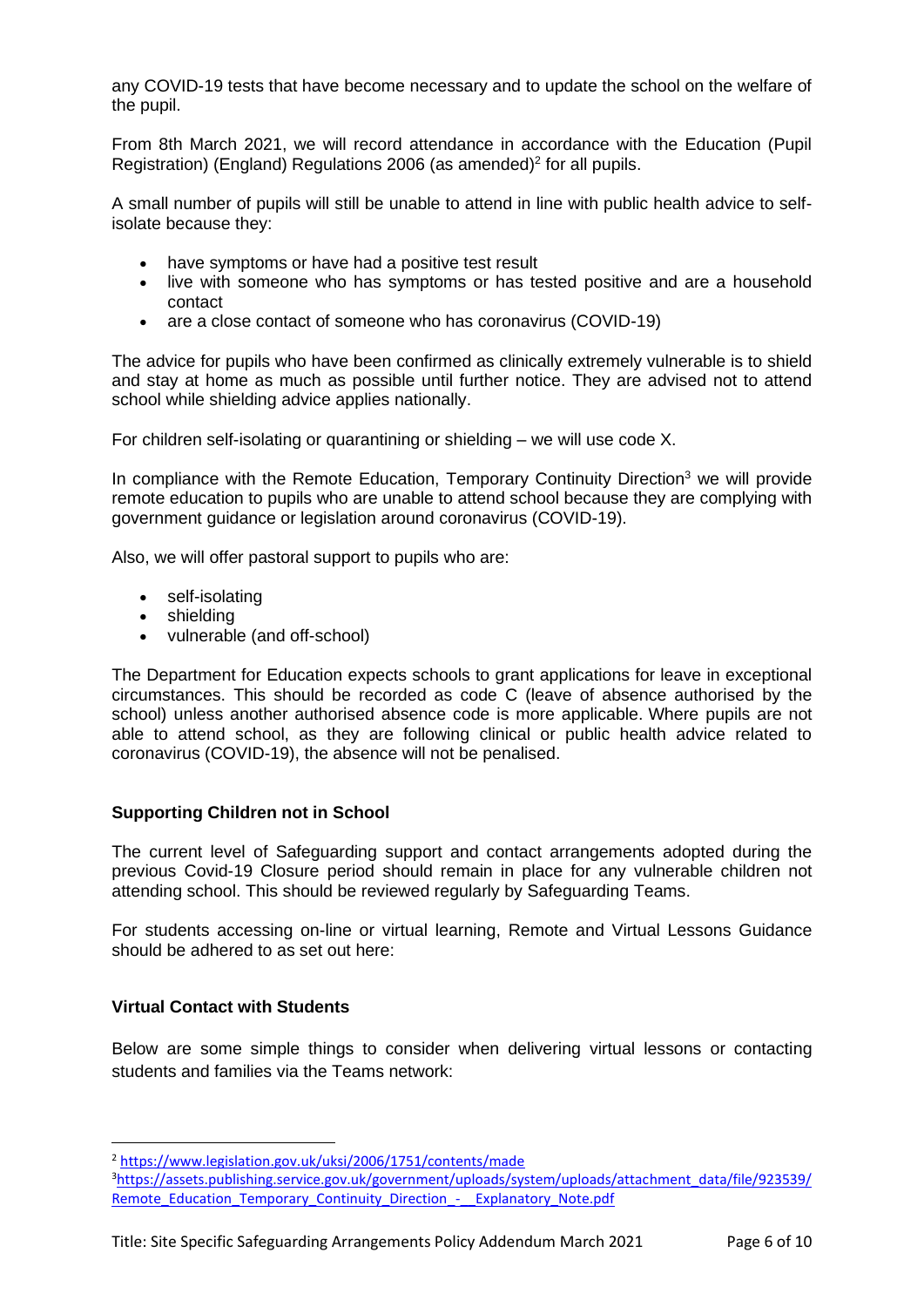- Ideally, there should be no 1:1 sessions with students acceptable groupings are; more than one student, more than one member of staff or an appropriate adult with the child on the call, however, If 1:1 sessions are held with students (for confidential mentoring or counselling for example) these must be planned. A parent/carer must be aware of the session and remain the main contact throughout
- All sessions must be planned do not contact students or families on an ad-hoc basis. All Teams contact should be scheduled and agreed by the family – Please note that the 'meet now' function on Teams is not to be used
- Any Teams contact with students (other than live lesson delivery) should be recorded appropriately through CPOMS, SIMS, Class Charts or other recording platform depending on the nature of the contact
- Live classes should be recorded so that if any issues were to arise, the video can be reviewed
- Live classes should be kept to a reasonable length of time
- During live events student interactions need to be planned and carefully managed
- The use of class chats in Teams is enabled, however, any inappropriate chat content should be recorded and reported to relevant Academy staff (including the DSL if appropriate) as soon as possible
- Staff and children must wear suitable clothing, as should anyone else in the household
- Any computers used should be in appropriate areas, for example, not in bedrooms; and the background should be blurred – remember that this is the expectation for both staff and students
- Language must be professional and appropriate, including any family members in the background – There is the option to choose to mute all students which will ensure no inappropriate comments or language can be heard
- Remember Staff must only use platforms provided by GAT to communicate with students – Teams, GAT email addresses and work telephones. All sessions must be 'supervised' by a member of GAT staff
- Any meetings / sessions must be set up within the class Teams Channel. This will ensure all communication remains visible and stays in the relevant channel. All channels should include more than one adult working within the Trust
- The default function is to ensure students 'wait in the lobby' and do not enter the meeting before they are given access – the creator of the meeting is able to allow access to the session
- There should be additional staff in every Team, the Principal should also be added to ensure access to resources in case of staff absence
- Only internal staff are permitted to be added into Teams Channels and only staff within your academy in staff Teams channels
- Staff delivering/conducting sessions with students must have completed basic Safeguarding Awareness Training which clearly sets out; Position of Trust for adults delivering the session, Indicators of Abuse and specific reporting procedures for any concerns raised during any session
- If any concerns arise during any Teams contact, this should be recorded and reported to your DSL immediately
- Remember to use Teams as a professional platform, particularly when using Teams Chat with colleagues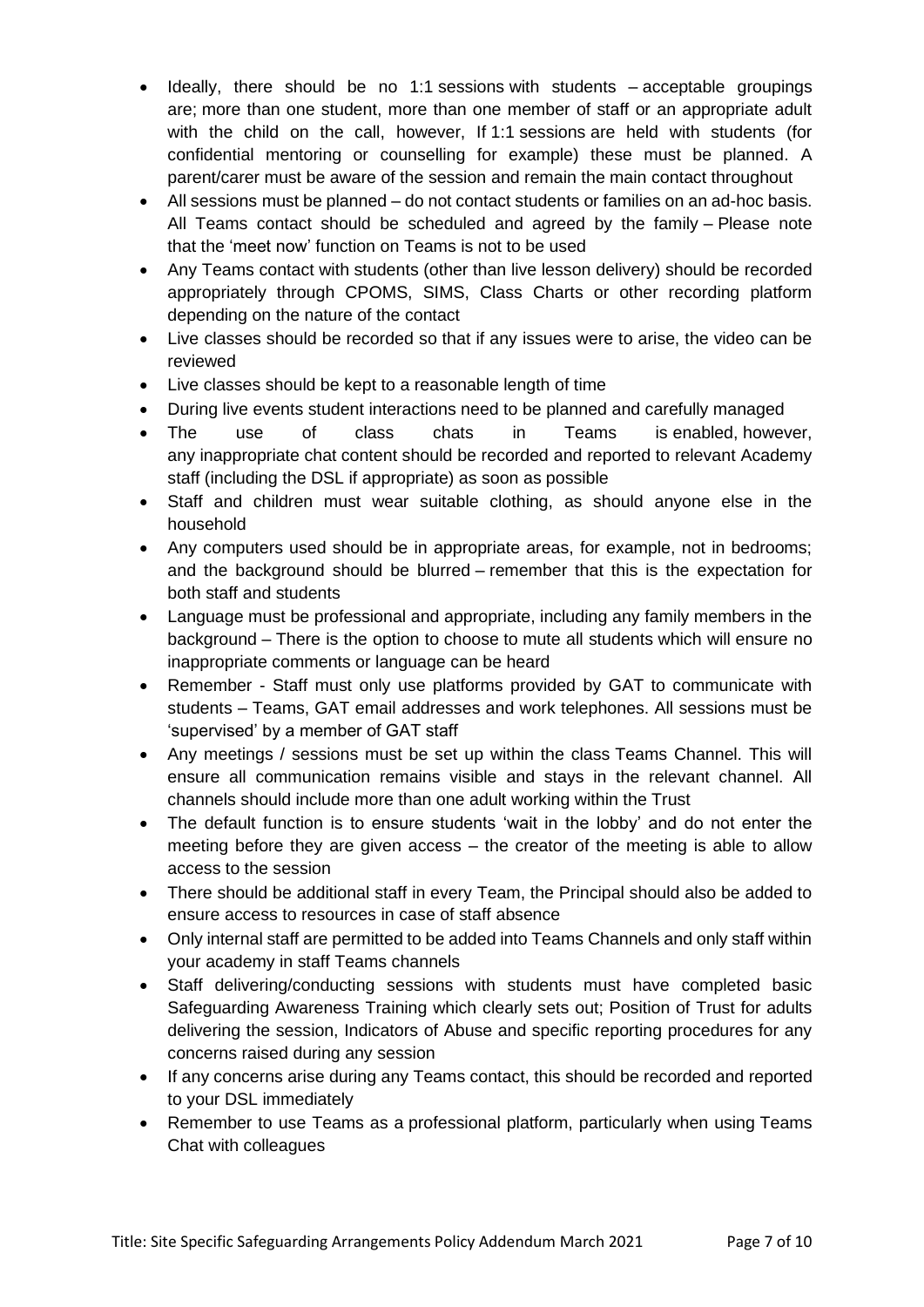- During remote teaching, the identity of students may be visible to other people in the student's household (this is likely to only be their name or initials) - please be assured that this is acceptable and does not pose a safeguarding or GDPR risk
- Please ensure that all Safeguarding meetings held with external agencies are also recorded

Full guidance is provided in the Teams Safeguarding Guidance Jan 2021 (circulated to DSL's).

# **Dealing with New Concerns**

Any safeguarding concerns should be recorded as per usual policy. The process shown below should be followed if usual access to CPOMS for staff is not available due to site issues or availability of devices in classrooms.



# **Allegations against staff or volunteers**

When an allegation is made against a member of staff, our set procedures must be followed. The full procedures for dealing with allegations against staff can be found in the Trust's Managing Allegations Against Adults Working Within the Trust Policy.

If you have a concern about an adult working within the Trust, please contact:

| Safeguarding Helpline     | 01157483262                         |
|---------------------------|-------------------------------------|
| Greenwood Academies Trust | safeguarding@greenwoodacademies.org |

# **Safeguarding Training and Induction**

All existing Academy staff have undertaken required Safeguarding Training and have read and understood Part 1 and Annex A of Keeping Children Safe in Education (KCSIE 2020) as per Trust Policy. The DSL should continue to communicate with staff regarding any new local / site specific arrangements.

Where new staff are recruited, or new volunteers join the Nottingham Academy staff team, they will continue to be provided with a full Safeguarding Induction as per Trust Policy, delivered by a fully trained DSL.

If staff are deployed from another education or Children's Workforce setting to our Academy,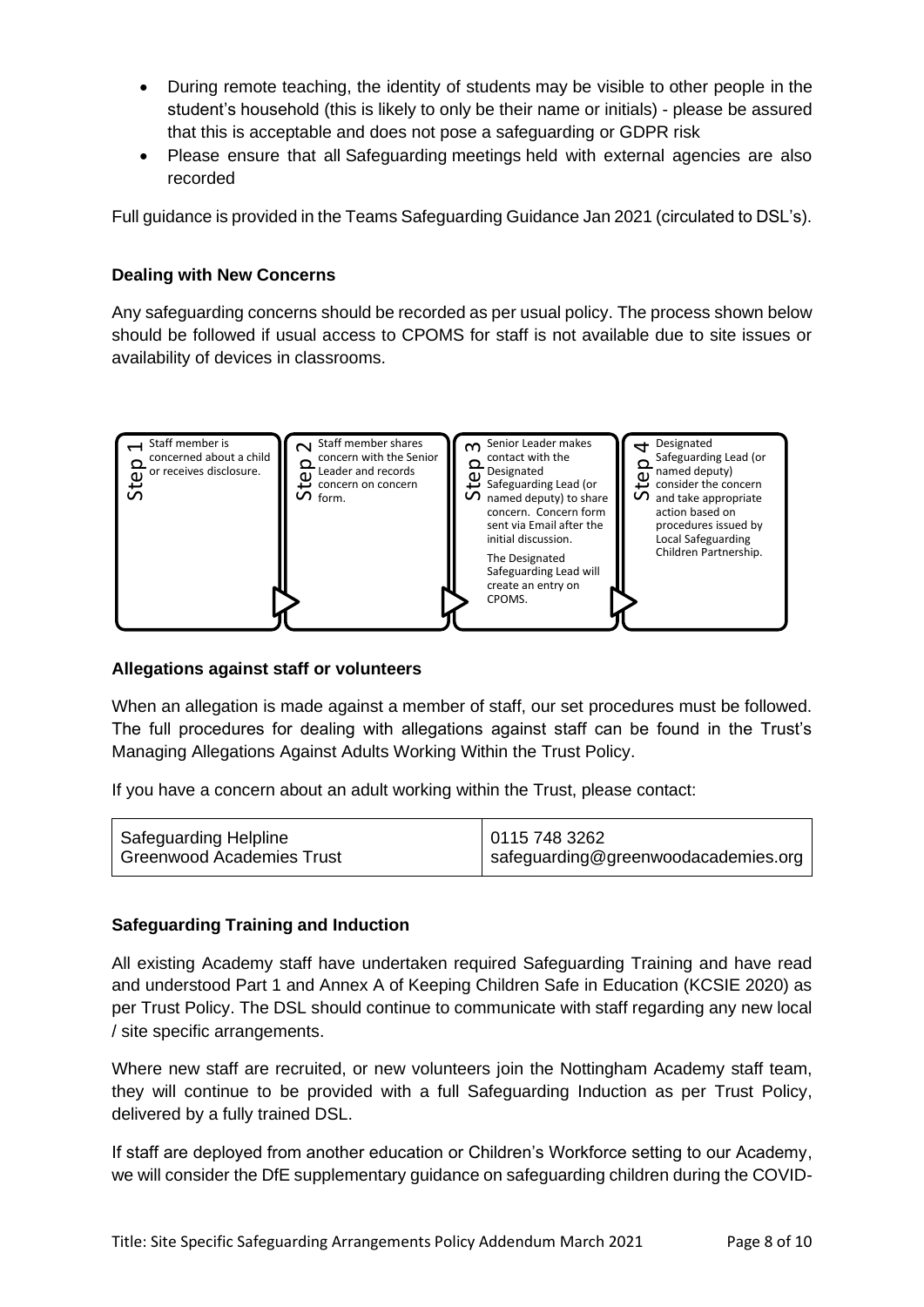19 pandemic and will accept portability as long as the current employer confirms in writing that-:

- The individual has been subject to an Enhanced DBS and Barred List check
- There are no known concerns about the individual's suitability to work with children
- There is no ongoing disciplinary investigation relating to that individual

For movement within the Trust, the Academy should seek assurance from the People Directorate, Principal of the Academy they are transferring from or the Safeguarding Directorate that the member of staff has received appropriate safeguarding training.

Upon arrival, as per Trust Policy, they will receive full site specific safeguarding arrangement documentation, including clear guidance on how to report any safeguarding related concerns as per Academy procedure.

## **Safer Recruitment**

It remains essential that people who are unsuitable are not allowed to enter the children's workforce or gain access to children.

When recruiting new staff, Nottingham Academy will continue to follow the relevant Safer Recruitment processes for the Trust including relevant sections of Part 3 of KCSIE 2020 (amended Jan 2021).

We will continue to follow the legal duty to refer to the DBS anyone who has harmed or poses a risk of harm to a child or vulnerable adult. Full details can be found at paragraph 163 of KCSIE 2020(amended Jan 2021).

We will continue to consider and make referrals to the Teaching Regulations Agency (TRA) as per paragraph 166 of KCSIE 2020 (amended Jan 2021) and the TRA's Teacher Misconduct Advice for making a referral.

Whilst acknowledging the challenge of the pandemic, it is essential from a safeguarding perspective that the academy is aware, on any given day, which staff/volunteers are on site and that appropriate checks have been undertaken, especially for anyone engaging in regulated activity.

As such Nottingham Academy will keep the Single Central Record (SCR) up to date in collaboration with the People Directorate as outlined in paragraphs 148 to 156 in KCSIE 2020 (amended Jan 2021).

#### **Volunteers**

Nottingham Academy may use volunteers to assist in COVID-19 Testing Procedures with students and staff on site.

Where we are utilising volunteers, we will continue to follow the checking and risk assessment process as set out in paragraphs 167 to 172 of KCSIE 2020 (amended Jan 2021).

**Under no circumstances will a volunteer for whom full checks have not been obtained be left unsupervised or allowed to work in regulated activity.**